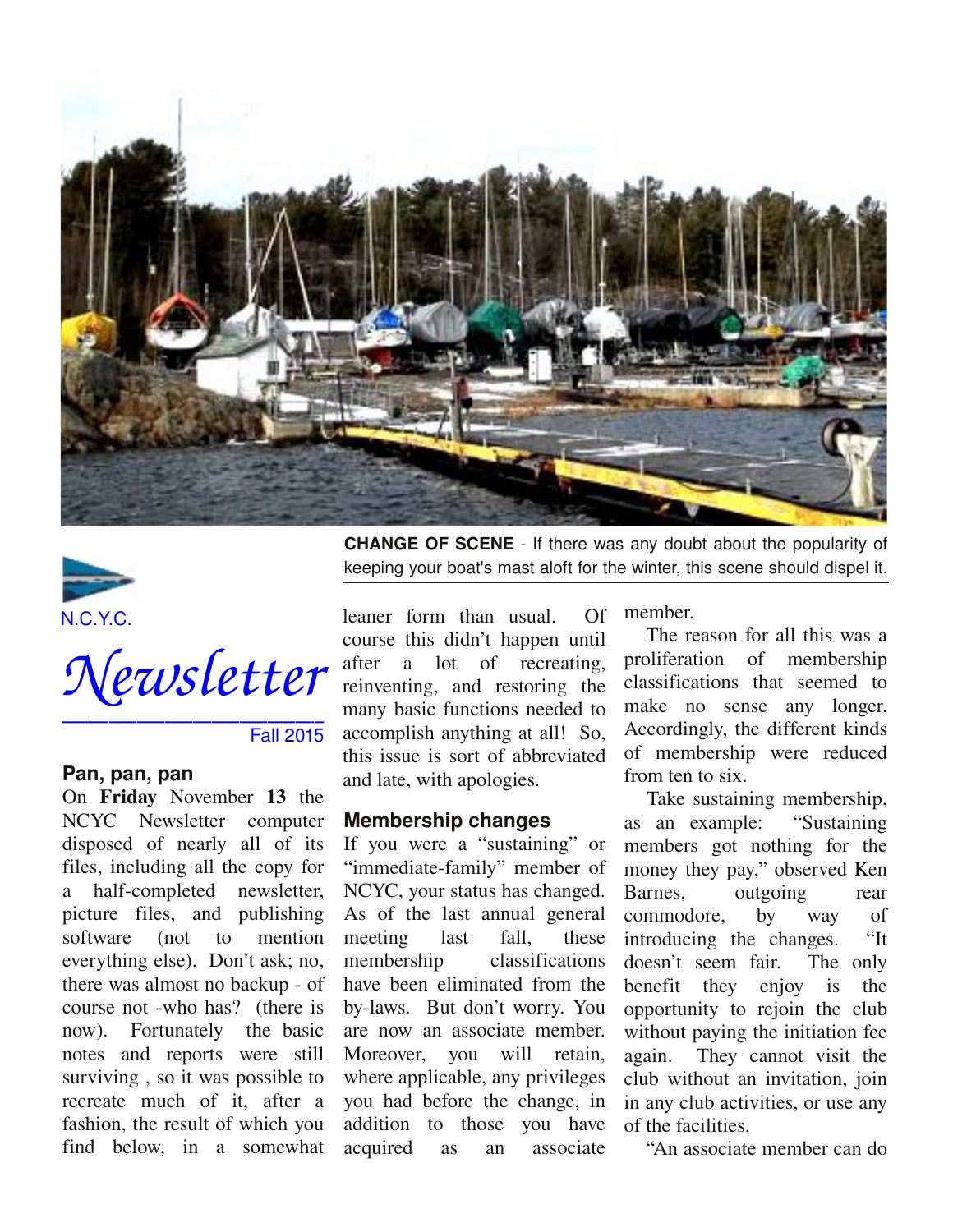all these things. Clearly, being an associate member would be preferable."

Besides Ken, the members of the bylaws review committee were Trish Oberg, Lise Paille, Leighton Roslyn, and Tom Baader.

Also eliminated as membership classifications were "student" and "junior" memberships (which, to be sure, are not even represented in the current official members' list). The remaining categories are, besides associate membership: charter/life, full, cruising, special, and summer.

# **Seller beware**

From now on, if a member sells their boat to somebody who is not a club member they remain responsible for all fees related to the boat until the boat has either been removed from the NCYC boat yard, or the buyer has been persuaded to become a member. This is a new rule in the bylaws, approved by the membership at the AGM last fall.

The new clause was added to avoid having boats in the boatyard that aren't owned by a member, or, worse, have no clear ownership at all (such as Bird of Elt).

The message to a buyer, clearly, is: Become a member now (usually preferable), or get your boat out of here.

And, by the way, if you sell your boat to another member and acquire a new boat to replace it, you do not any longer have to pay a whole new boating fee for the new boat, although there is a catch; if it is a bigger boat you are billed for the difference between your old boating fee (based on LOA) and the new one; but if the new boat is smaller, no refund.

## **Antifreeze heads-up**

Engine antifreeze (ethylene glycol) is highly toxic. That's why it should not be discarded in the boatyard or in the water. And not in the waste oil container (old furnace oil tank) either, says Scott Campbell, equipment manager.

"We can not have these [oil and antifreeze] mixed together," he maintains.

As a rule, you can get rid of waste antifreeze where you bought it. It is also accepted in municipal hazardous household waste depots. Propylene glycol, popularly known as "plumbing antifreeze" is commonly labelled as "safe".

# **GOM award**

Bob Legault was honoured with the 2015 George Oldenburg Memorial Award for "valuable contributions" to the club. Bob, meanwhile, reluctantly resigned his and Lucille's membership due to the distance they have to travel to get to the club. They live in Pembroke.

# **Leaky lines**

NCYC's yard water distribution system "desperately" needs to be redone, says Mike Dupuis. He reported to the AGM last fall as water system manager (he has since been elected vice commodore) that last year's season started out with five leaks in the yard that had to be buyer demanded a delay of

repaired, and other, small leaks still remain. Mike notes that many fitting failures have been caused by people accidentally stepping on fittings in the yard. He anticipates this kind of leakage problem will be overcome by using high-quality<br>fittings that are able to fittings that are able to withstand the foot traffic.

Meanwhile, a new water distribution system was installed last summer to replace the club's buried water lines which had been troublesome for many years.

"The leaks finally reached the point where we were losing 800 gallons a day," Mike reported.

Unlike the old water lines, the new lines run on the surface, since there is no longer the necessity to supply the former dockmaster's house throughout the winter. The lines can now be purged in the fall. As well, if repairs are required, the lines are readily accessible. However, Mike urges caution whenever work needs to be done near to where the lines now run, such as with grass and undergrowth trimming. The lines have been marked with red painted stakes.

# **Still members**

Long-time club members Ray and Cheryl Girard put their boat *Perfect Peace* up for sale last year, and having found a buyer in the fall, they were planning their retirement from the club as active members. However, that turned out not so easy. The